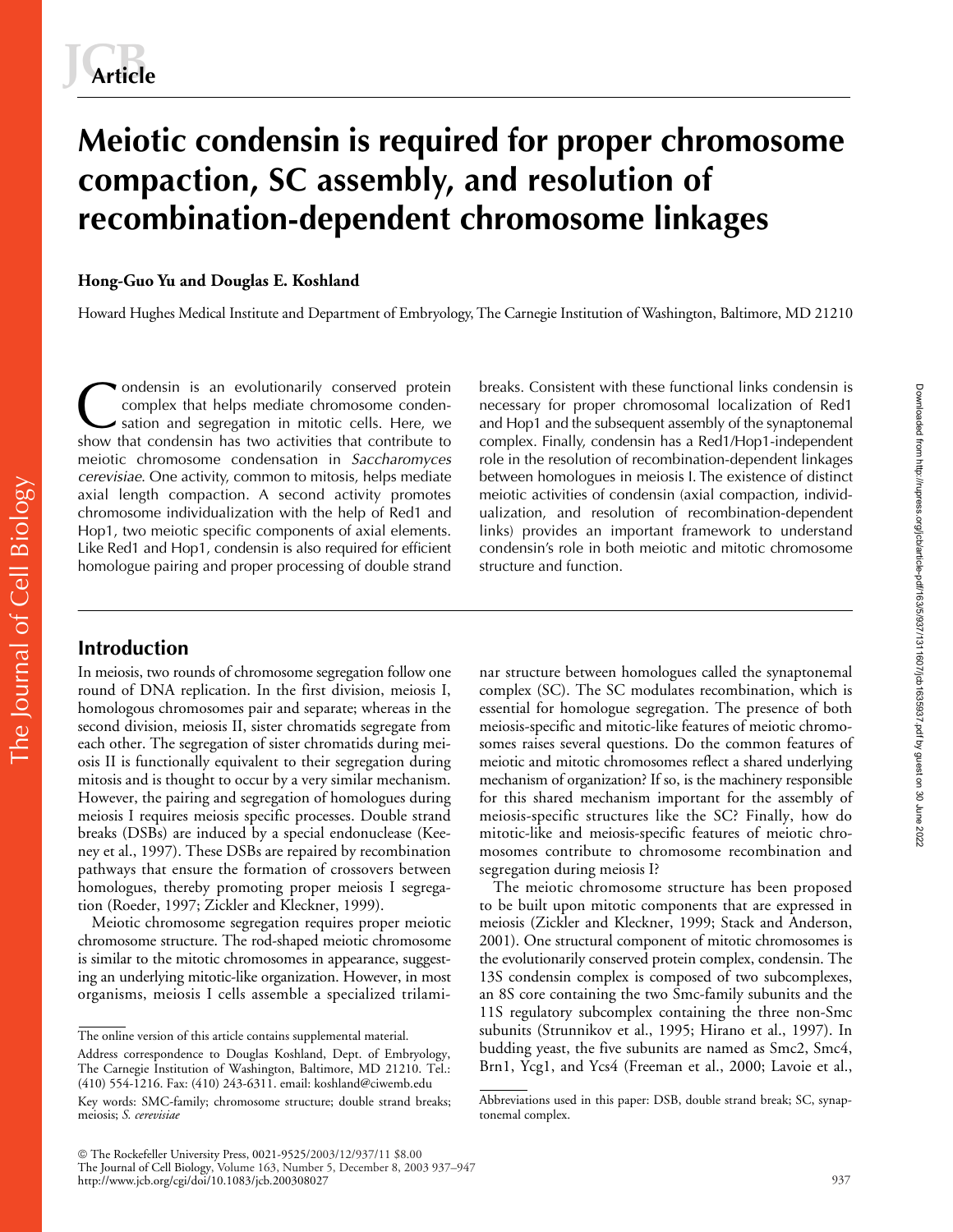2002). Condensin has been shown to be important for the establishment and maintenance of mitotic chromosome condensation in vitro, using *Xenopus laevis* egg extracts, and in vivo, using mutational analyses in both budding and fission yeasts (Hirano and Mitchison, 1994; Saka et al., 1994; Strunnikov et al., 1995; Lavoie et al., 2000, 2002; Bhalla et al., 2002). However, in other organisms condensin inactivation has led to only small changes in chromosome condensation, suggesting the possibility of alternative pathways for chromosome compaction (Bhat et al., 1996; Steffensen et al., 2001; Hagstrom et al., 2002; Kaitna et al., 2002). Interestingly, condensin inactivation in mitotic cells of all organisms results in chromosome bridging at anaphase, presumably the failure to resolve links between sister chromatids (Saka et al., 1994; Bhat et al., 1996; Ouspenski et al., 2000; Steffensen et al., 2001; Hagstrom et al., 2002; Lavoie et al., 2000, 2002). This bridging has been assumed to be the consequence of incomplete or improper chromosome compaction.

Given its function in mitotic chromosome condensation, condensin was a likely candidate to participate in the organization of meiotic chromosomes. However, a recent analysis in *Caenorhabditis elegans* suggests that condensin subunits Mix-1 (homologue of Smc2) and Smc-4 are required for meiosis II, but not for meiosis I (Hagstrom et al., 2002). A similar conclusion was suggested from antisense depletion studies of condensin in activated *Xenopus* eggs (Watrin et al., 2003). Because meiosis II is very similar to mitotic chromosome segregation, these observations are consistent with the notion that condensin function is limited only to mitotic-like chromosome divisions. However, there are two sets of condensin like complex in *C. elegans*, raising the possibility that a role for condensin in meiosis I might be obscured by functional redundancy. Similarly condensin's role in meiosis I in the *Xenopus* study may have been obscured by the persistence of significant condensin activity after depletion, particularly given the huge stockpiles of condensin in the egg. Thus, it is important to assess the role of condensin in meiosis I in another organism.

The study of condensin in budding yeast meiosis has several strengths. Only a single copy of each condensin subunit has been found in the budding yeast genome (Freeman et al., 2000), eliminating the complexity of functional redundancy. Conditional temperature-sensitive mutants in several condensin subunits have already been identified and well characterized (Freeman et al., 2000; Lavoie et al., 2002). These conditional alleles permit the inactivation of condensin specifically in meiosis. The evaluation of condensin role in meiotic chromosome organization is facilitated by the fact that meiotic chromosomes in budding yeast are highly compacted and individualized like meiotic chromosomes in other eukaryotes. Finally, numerous studies have led to the identification and characterization of key components required for proper recombination and formation of the SC. These include the meiosis specific endonuclease, Spo11 (Keeney et al., 1997), the meiosis specific cohesin, Rec8 (Klein et al., 1999), components of the axial–lateral (Red1 and Hop1) and transverse elements (Zip1) of SC (Sym et al., 1993; Smith and Roeder, 1997; Woltering et al., 2000), and components that mediate repair of DSBs, Dmc1, and Rad51 (Bishop et al., 1992). Here we use these tools to address the role of condensin in meiotic chromosome organization. Our results suggest that condensin contributes to meiosis both through its ability to facilitate mitotic-like compaction of meiotic chromosomes and through additional meiosis-specific activities.

## **Results**

### **Condensin is present in meiosis and is essential for sporulation**

To investigate the potential requirement for condensin during meiosis in budding yeast, we examine its meiotic expression (Fig. 1 A). We used Smc2 as representative of the 8S core subcomplex, and Ycs4 of the 11S regulatory subcomplex. A COOH-terminal HA-tagged allele of *YCS4* was incorporated into the endogenous *YCS4* locus, providing the sole functional copy in the genome. This strain undergoes meiosis ( $\sim$ 80% sporulation efficiency), and generates viable spores (>95%) although its progression through meiosis I is slightly delayed (Fig. 1 A, top left). The Ycs4-HA protein is present at a constant level throughout meiosis (Fig. 1 A, bottom left). A similar result is observed for a functional version of Smc2 tagged with the Myc epitope (unpublished data). Therefore, condensin is present in meiosis. In addition, 5 h after induction of meiosis, the myc-tagged Smc2 is able to pull down HA-tagged Ycs4 by immunoprecipitation, and vice versa (Fig. 1 A, right). These results suggest that condensin subunits form a complex in yeast meiotic cells, similar to mitotic cells (Freeman et al., 2000).

The presence of condensin in sporulating cells suggests that it is functionally important for this process. To test function of condensin in sporulation, we used condensin conditional mutants (*smc2-8*, *ycg1-2*, and *ycs4-2*). Mitotic cultures of wild-type and condensin mutants were grown at  $23^{\circ}$ C (permissive), placed in sporulation medium, and incubated at  $23^{\circ}$ C or  $34^{\circ}$ C. Wild-type cultures make spores at either temperature but there is a slight reduction at  $34^{\circ}$ C (Fig. 1, B and D). In contrast, only 5% of *ycg1-2* cells make spores at  $34^{\circ}$ C compared with 90% at  $23^{\circ}$ C (permissive). The low sporulation frequency is also observed with the *ycs4-2* ( $\sim$ 2%) and *smc2-8* ( $\sim$ 9%) mutants at 34°C. The slightly higher sporulation in *smc2-8* is consistent with the fact that mitotic cultures of *smc2-8* grow slowly at 34C, whereas the *ycs4-2* and *ycg1-2* strains fail to grow at all. Most spores produced by condensin mutants are nonviable at 34C. For example, only 21% of spores from *ycg1-2* are viable after sporulation at  $34^{\circ}$ C. In contrast, more than 95% of spores are viable when *ycg1-2* sporulates at 23°C. These data demonstrate that condensin is required for sporulation.

To determine the latest time for condensin function, synchronous meiotic cultures of wild-type and *ycg1-2* were shifted at different times from permissive  $(23^{\circ}C)$  to nonpermissive  $(34^{\circ}C)$  to initiate the inactivation of condensin in mutant cells (Fig. 1 B). Wild-type cells sporulate relatively efficiently independent of the time of shift to  $34^{\circ}$ C (Fig. 1) B, gray bars). In contrast, mutant cells are able to sporulate well only when inactivation of ycg1-2 protein is delayed until 10–12 h in sporulation medium (Fig. 1 B, black bars). By this time 55–67% of meiotic cells have already completed both nuclear divisions (Fig. 1 C). Thus, condensin function is required late in sporulation consistent with a role in meiotic chromosome segregation.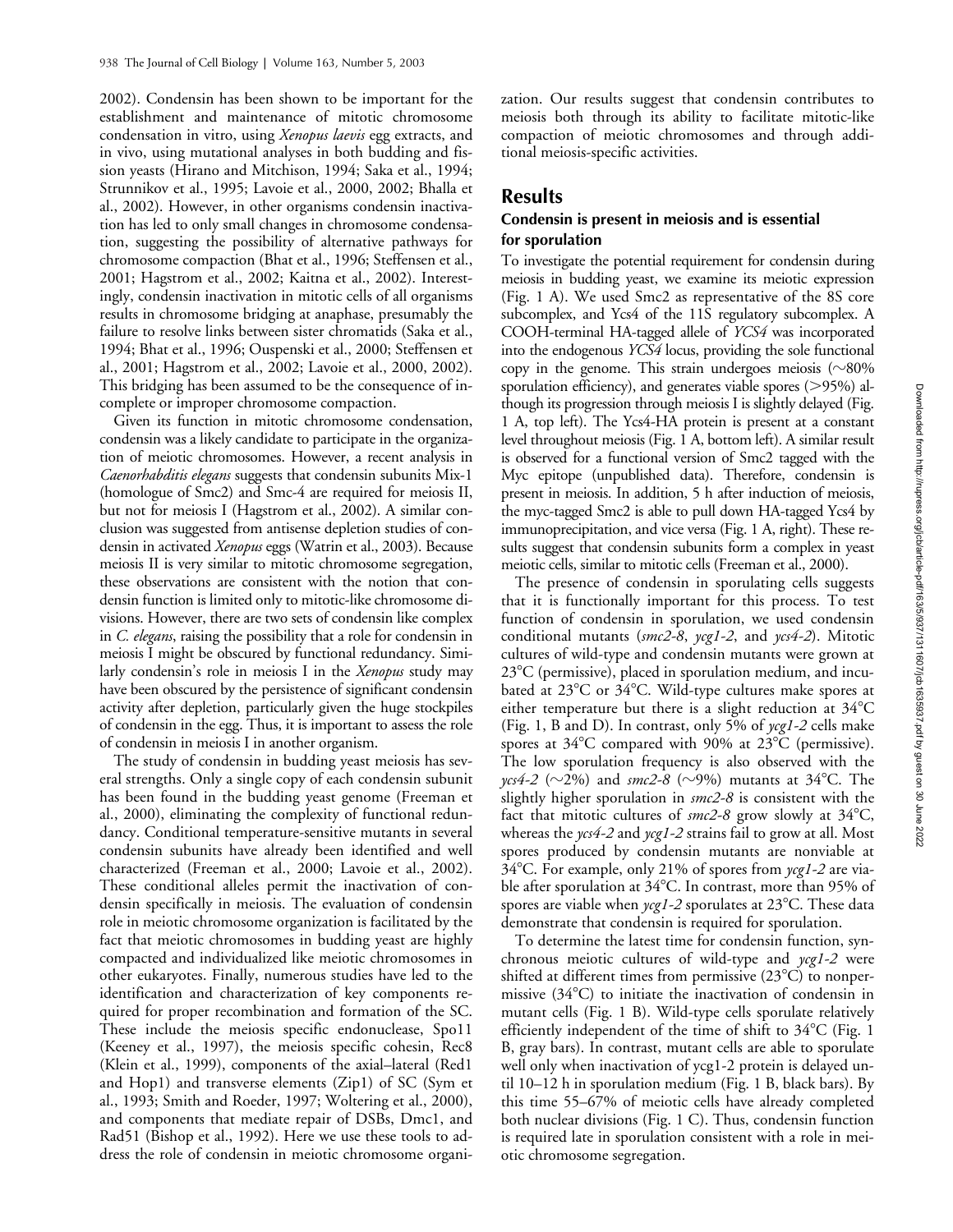

Figure 1. **Presence of condensin in yeast meiotic cells and its role in sporulation.** (A) At indicated times after the initiation of sporulation, meiotic cells were fixed and assayed for nuclear division. Protein extracts were made simultaneously to evaluate condensin protein level. The percentage of nuclear division (meiosis I + meiosis II) is shown for untagged strain (NH144, **A**) and the tagged *YCS4-3HA* strain (2892, O; top left). The Ycs4-3HA protein levels were monitored by Western blot probing with an anti-HA antibody (bottom left). The same blot was reprobed with a  $\beta$ -tubulin antibody to confirm sample loading. The last lane (6\*) was loaded with protein extract made from an untagged strain (NH144) after 6 h of sporulation. To assess condensin complex assembly in meiosis, proteins were extracted from cells after 5 h of sporulation, and subjected to immunoprecipitation and Western blotting (right). The first two lanes were loaded with extracts from single tagged strains, 2892 (*YCS4-3HA*) and 2933 (*SMC2-6Myc*), respectively. The last three lanes were from strain 2937 that has both condensin subunits tagged. (B–E) Inactivation of the condensin complex through the *ycg1-2* allele leads to defective nuclear division and sporulation. (B) Aliquots from synchronous meiotic cultures of wild-type (strain 2864) and *ycg1-2* (2863) were shifted up from 23°C to 34°C at indicated times after the initiation of sporulation and were assayed for sporulation efficiency (Materials and methods). (C) Nuclear division monitored by DAPI-staining of fixed cells from wild-type and *ycg1-2* after initiation of sporulation at 23C. (D) Sporulation efficiency was determined in cultures that were shifted to 34°C upon induction of sporulation (time 0) and then shifted down from 34°C to 23°C at indicated times. (E) Nuclear division monitored by DAPI-staining of fixed cells from wild-type and *ycg1-2* after initiation of sporulation at 34°C. The asterisk indicates that after 8 h of sporulation, mutant cells undergo massive nuclear fragmentation, which prevents assaying nuclear division.

To determine the earliest requirement for condensin function, we performed a complementary temperature shiftdown assay, activating ycg1-2 and presumably condensin at different times after the initiation of meiosis. Efficient sporulation of the mutant requires activation of ycg1-2 protein before 6 h into meiosis (Fig. 1 D). Because *ycg1-2* mutant cells are compromised for nuclear division at  $34^{\circ}$ C (Fig. 1 E), we use wild-type cells to infer the minimal time when onset of nuclear divisions in *ycg1-2* could have occurred. Meiotic S-phase occurs  ${\sim}4$  h after initiation of sporulation at  $34^{\circ}$ C (not depicted), followed by the onset of nuclear divisions (MI and MII) between 6–8 h after the initiation of sporulation (Fig. 1 E). Together, our results are consistent with a requirement for condensin function in a window of meiosis sometime at or after meiotic S-phase until the completion of meiotic chromosome segregation.

### **Condensin is a component of the axial core of meiotic chromosome**

As a first step to determine meiotic function of condensin, we examined its localization on meiotic chromosomes. Nuclei from meiotic cells expressing epitope-tagged condensin subunits were spread onto slides and processed for indirect immunofluorescence. In early meiosis, Ycs4-HA is heavily enriched on the rDNA similar to mitotic cells (unpublished data). As cells progress into meiosis, condensin staining ap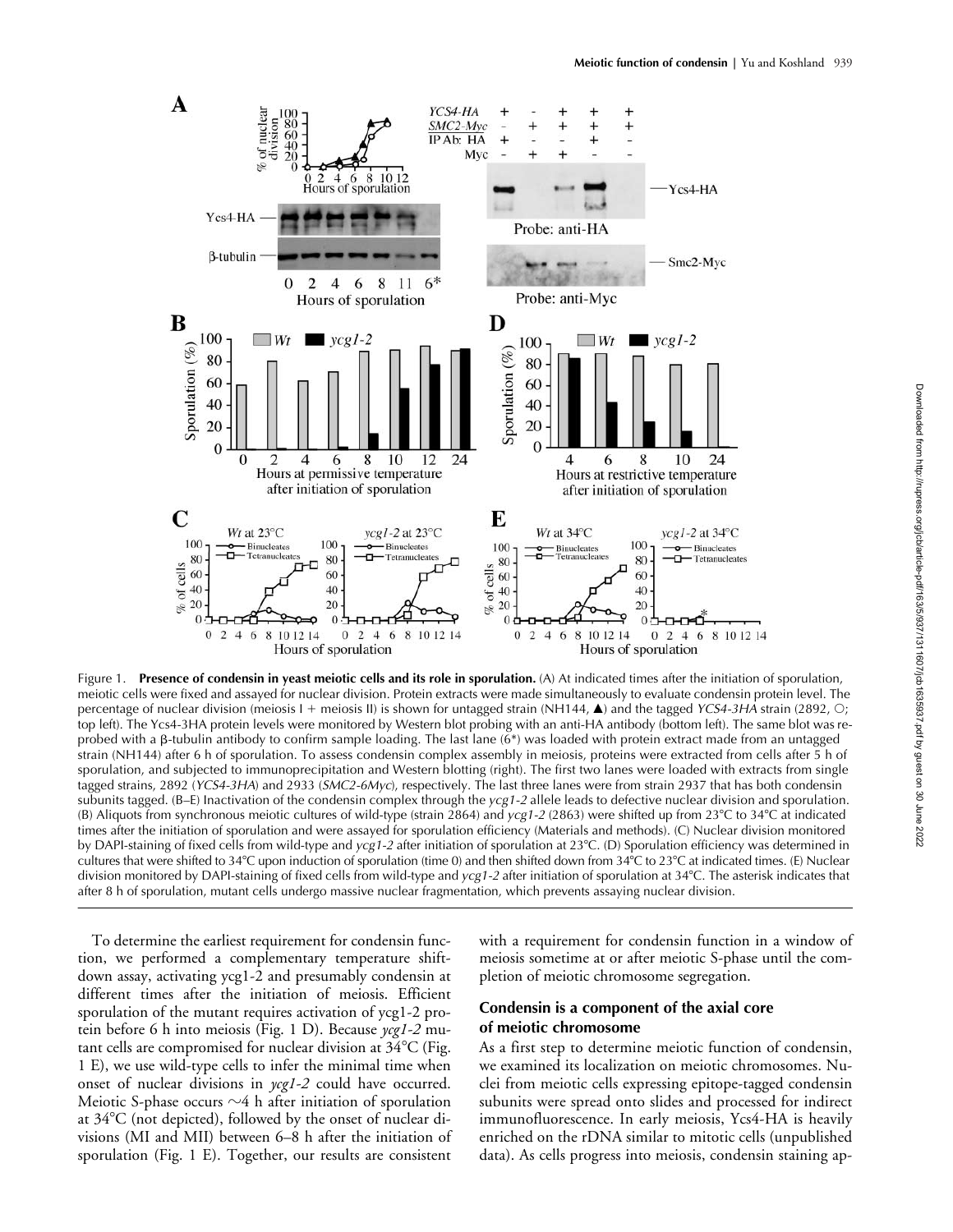Figure 2. **Distribution of condensin on meiotic chromosomes.** (A) Condensin subunit Ycs4 localizes to meiotic chromosomes. Nuclei from meiotic cells of strain 2892 were spread onto slides and processed for indirect immunofluorescence using anti-HA and anti-tubulin antibodies. Note that Ycs4-3HA staining is restricted to the mid-line of synapsed chromosomes. At anaphase I, Ycs4-3HA concentrates in the polar regions of the separating chromosomes. (B) Condensin is associated with the core of synapsed chromosomes. Nuclei from meiotic cells of listed strains were spread onto slides and processed for indirect immunofluorescence using anti-HA, anti-Myc, anti-Zip1, and anti-Hop1 antibodies. Although both Smc2-6Myc and Ycs4-3HA staining are fragmented on synapsed chromosomes, Zip1 staining is continuous. The arrows indicate the ribosomal DNA region on chromosome XII, where Zip1 does not localize. Note that chromosomal association of Ycs4-3HA is independent of Zip1.



pears over the amorphous nuclear DNA. By pachytene, when individual chromosomes can easily be resolved, Ycs4- HA is present as semi-continuous foci along the entire length of the synapsed chromosomes (Fig. 2 A) except at the ribosomal DNA locus, where Ycs4-HA is more concentrated (Fig. 2 B). By anaphase I, Ycs4-HA becomes more enriched in regions of the chromosomes that are proximal to the spindle poles (Fig. 2 A). Because Smc2-Myc shows a similar pattern (unpublished data), these localization experiments suggest that the chromosome association of condensin is dynamic.

In pachytene cells, the chromosomal staining of condensin subunits lies in the middle of the bulk chromatin stained by DAPI (Fig. 2, A and B). This corresponds to the position of the SC. To better assess the localization of condensin and SC, spread nuclei were processed for immunofluorescence and stained with antibodies to detect condensin and components of the SC including Zip1, a marker for the central element, and Hop1 or Red1, markers for the axial– lateral elements (Smith and Roeder, 1997; Dong and Roeder, 2000). Indeed, condensin subunits localize to the same axes–core as SC markers (Fig. 2 B and see next paragraph). Next, we examined condensin localization in meiotic cells lacking the central element because of a deletion of the *ZIP1* gene. Even in the absence of Zip1, condensin continues to localize with axial–lateral components, Hop1 and Red1

(Fig. 2 B and not depicted). Therefore, condensin associates with the core of meiotic chromosomes.

### **Condensin is important for meiotic chromosome compaction**

Together, the axial localization of condensin and its established role in mitotic chromosome compaction (for review see Hirano, 2002) suggested that condensin might have a role in meiotic chromosome compaction. The compaction of yeast meiotic chromosomes has two observable properties. First is the end to end length, which reflects axial organization and longitudinal compaction. To assay this aspect of compaction, we constructed wild-type and condensin mutant strains that contained a GFP marker 35 kb away from centromere V. This allowed us to identify chromosome V in spread nuclei and to measure the length of the meiotic axis as defined by Rec8 staining (Fig. 3 A). These strains also included the *ndt80* mutation, which inactivates a meiotic transcription factor and causes homogenous arrest at pachytene (Xu et al., 1995). By arresting the cells, differences between wild-type and condensin mutants could not be attributed to cell cycle differences. Association of Rec8 with the chromosomes is not significantly altered in condensin mutants based on indirect immunofluorescence and chromosome immunoprecipitation analysis (unpublished data). At  $34^{\circ}$ C the axial length of chromosome V at pachytene is  $0.9 \mu m$  in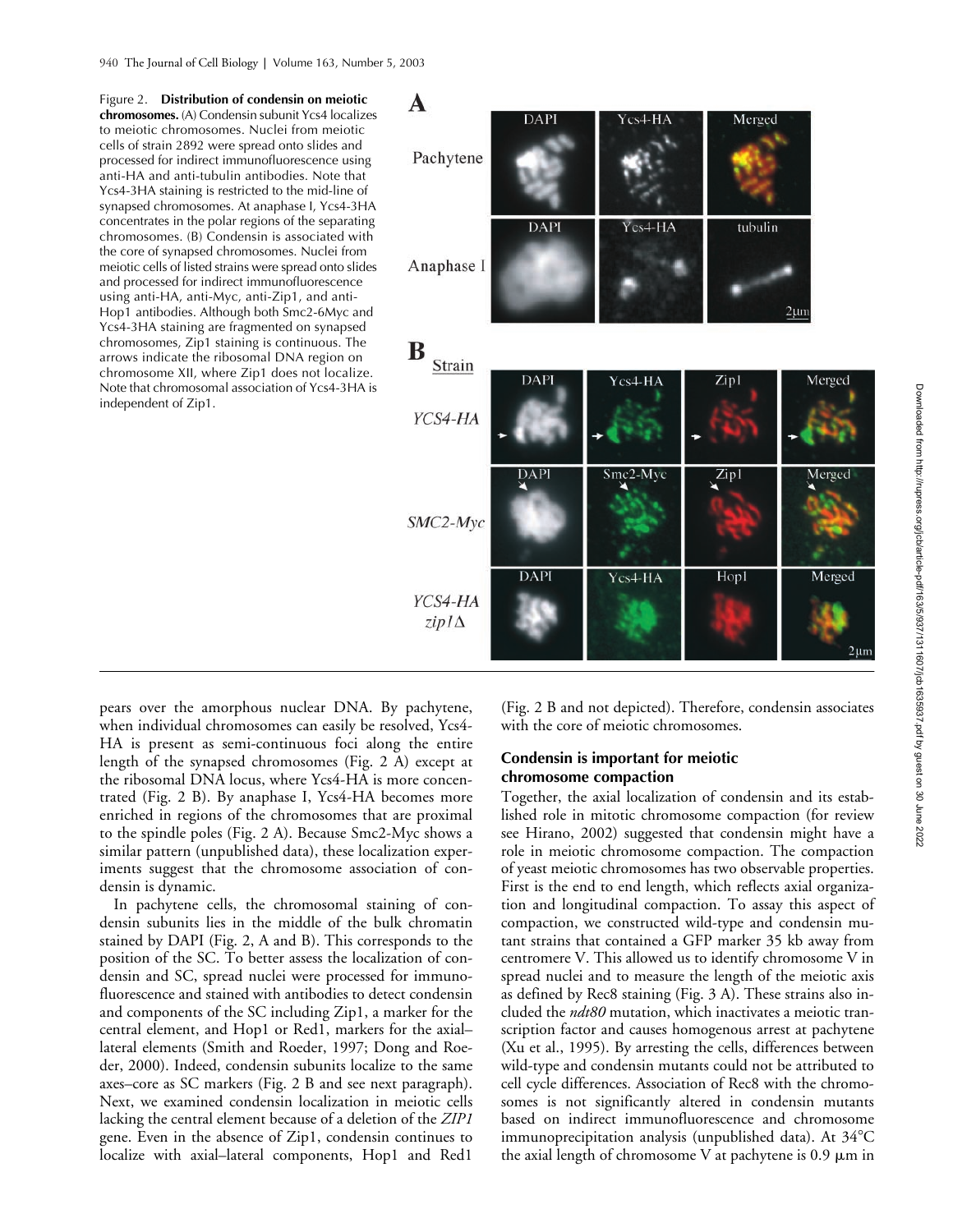| A                 | DAPI                    | Rec <sub>8</sub>                     | Rec8+GFP Chrom. V          |                          |  |
|-------------------|-------------------------|--------------------------------------|----------------------------|--------------------------|--|
| ndt80             |                         |                                      |                            |                          |  |
| ndt80<br>$ycg1-2$ |                         |                                      |                            |                          |  |
| ndt80<br>$ycs4-2$ |                         |                                      |                            |                          |  |
| ndt80<br>hopl     |                         |                                      | $2 \mu m$                  | $0.5 \,\mathrm{\upmu m}$ |  |
| B                 | <b>Strains</b>          |                                      | Length of chromosome V(µm) |                          |  |
|                   | ndt80<br>$ndt80$ ycg1-2 | $0.9 (\pm 0.03)$<br>$1.3 (\pm 0.09)$ |                            |                          |  |
|                   | $ndt80$ $vcs4-2$        |                                      | $1.5 (+ 0.06)$             |                          |  |
|                   |                         |                                      |                            |                          |  |

Figure 3. **Condensin contributes to total chromosome compaction at pachytene.** (A) Representative micrographs of spread nuclei from *ndt80* cells arrested in pachytene. Strains harboring *ndt80* (2880*)*, *ycg1-2 ndt80* (2879*)*, *ycs4-2 ndt80* (2881), and *hop1 ndt80* (2973) were harvested after 12 h of sporulation. Chromosomal DNA and Rec8-HA were visualized by DAPI and anti-HA staining, respectively. Synapsed chromosome V can be identified because these cells contain tetO operators on both copies of chromosome V and express tetR-GFP. The length of the Rec8 axis of chromosome V was measured in those spreads where chromosome V could be clearly distinguished from the other chromosomes as indicated by arrows. Enlarged views of the Rec8 axis of chromosome V are shown by Rec8-HA staining in the right. (B) Summary of average length of the Rec8 axis of chromosome V. Approximately 12 cells were scored for each strain. Standard error of the mean is shown in parentheses. *t* test shows the length of chromosome V from condensin mutants is significantly different from that of condensin wild-type cells ( $P < 0.001$ ).

 $ndt80$  hop  $l$ 

 $0.9 (\pm 0.04)$ 

*ndt80* cells, compared with 1.3  $\mu$ m in *ycg1-2 ndt80* cells and 1.5  $\mu$ m in  $\gamma c s 4$ -2 ndt80 cells, increases of 44 and 67%, respectively (Fig. 3 B). These data suggest that a chromosome axis can be formed independent of proper condensin function, but condensin is required to achieve the proper longitudinal compaction of this axis.

The other property of compaction is chromosome individualization, the resolution of chromosomes into distinct spatial domains. This property likely reflects a combination of overall chromatin compaction and the resolution of entanglements between homologues. In spread nuclei of wildtype meiotic prophase, DAPI stained homologues are individualized as discrete linear structures (Fig. 3 A). However, in condensin mutants homologues often fail to resolve and are fuzzy (Fig. 3 A). Thus, condensin is required for individualization as well as longitudinal compaction.

The function of condensin in these two aspects of meiotic chromosome compaction might be specific to condensin or a general property of any component of the meiotic core. To test this possibility, we monitored chromosome organization in *hop1 ndt80* cells. The end to end length of chromosomes in these mutant cells is indistinguishable from wild-type suggesting normal axial organization and longitudinal compaction (Fig. 3, A and B). In contrast chromosomes are fuzzy and fail to separate in *hop1* cells (Fig. 3 A), indicating a defect in individualization. Similar results were obtained from *red1 ndt80* cells (not depicted). In summary, longitudinal compaction requires condensin but not Red1 or Hop1, whereas individualization requires all three components of the meiotic chromosome core.

### **Condensin is required for the proper assembly of the SC**

In addition to compaction, a second feature of meiotic chromosome structure is the SC. To assess the role of condensin in SC formation, wild-type and condensin mutants were placed in sporulation medium at  $34^{\circ}$ C and analyzed for Zip1 localization by indirect immunofluorescence at different time intervals. In synchronous cultures, chromosomal staining of Zip1 is dramatically reduced in condensin mutants (unpublished data). To better assess this phenotype, wild type and condensin mutants were staged at pachytene by inactivation of *NDT80*. As expected, the majority of cells with wild-type condensin exhibits staining with Zip1. A minor fraction possess small, but recognizable polycomplex (Fig. 4 A), which originates from the aggregation of SC components, and is indicative of defects in SC assembly (Sym and Roeder, 1995). Thus, high temperature in combination with *ndt80* null causes very modest changes in Zip1 localization. In contrast, only 10% of *ycs4-2* cells exhibit significant Zip1 chromosomal staining and even these still possess polycomplex (Fig. 4 A, category III). Localization of Zip1 is also perturbed in the *ycg1-2* mutant although to a less extent (Fig. 4 B). The weaker phenotype of the *ycg1-2* mutant is consistent with the fact that it has a significantly higher maximum permissive temperature for both mitosis and meiosis than the *ycs4-2* mutant. Because both *YCG1* and *YCS4* are required for proper SC assembly, these genes most likely perform this common function in the context of condensin.

Previous papers had shown that loading of Zip1 is dependent on Red1 and Hop1 which in turn are dependent on cohesin (Smith and Roeder, 1997; Klein et al., 1999). To position condensin in this hierarchy, we examined Rec8, Red1, and Hop1 localization in condensin mutants (Fig. 4 C). The chromosomal localization of Hop1 and Red1 was significantly altered in condensin mutants as evidenced by  $\sim$ 2-fold reduction in the intensity of staining along the arms and the appearance of large polycomplex-like foci of Red1 and Hop1 (Fig. 4 C). In contrast, Rec8 staining was unaffected in condensin mutants (Fig. 3 A), and Ycs4-HA staining was unaffected by deletion of *REC8* (not depicted). Together, these results suggest that cohesin and condensin load independently on meiotic chromosomes but are required for the proper loading of Red1 and Hop1, and subsequently Zip1.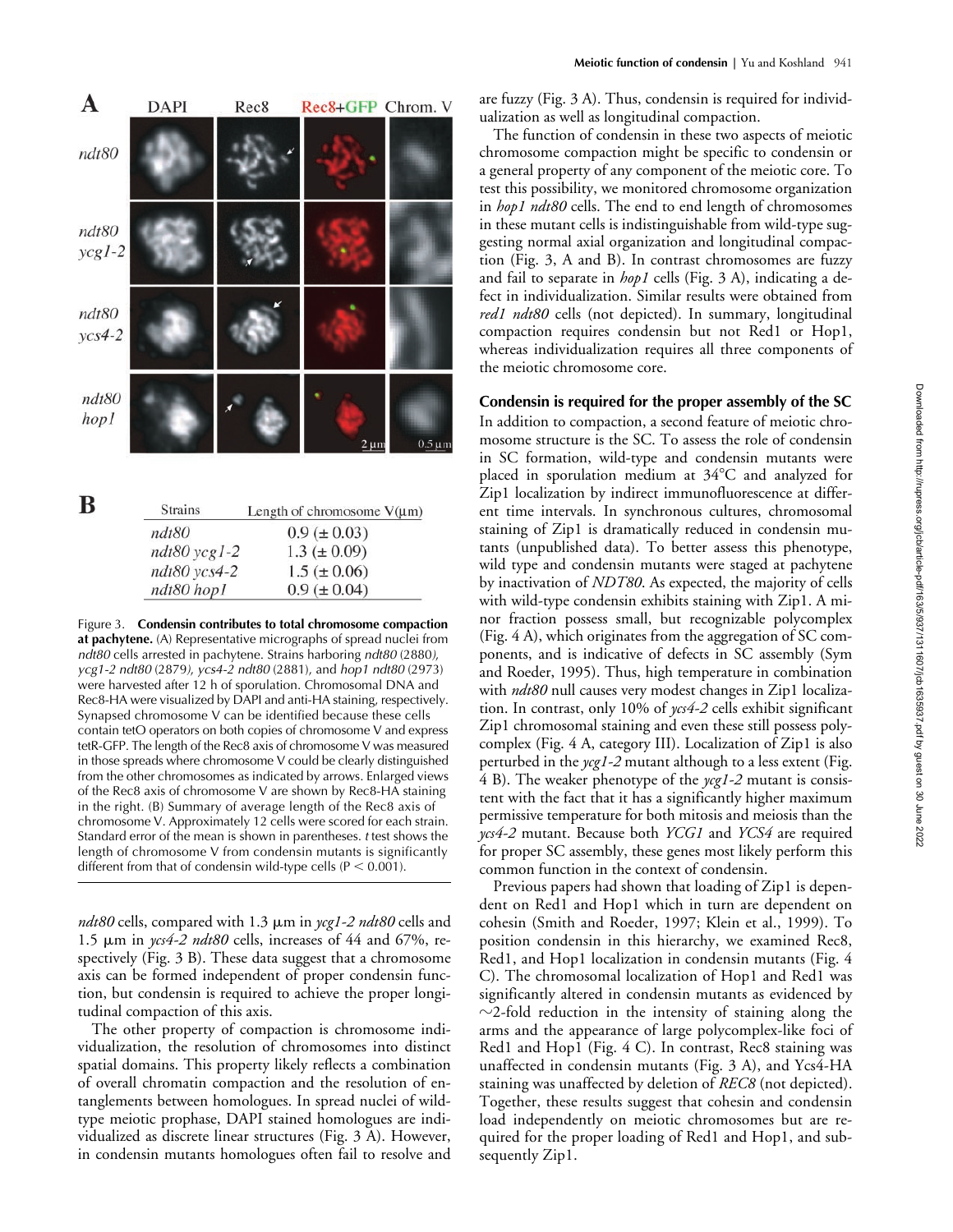Figure 4. **Condensin is required for the assembly of axial elements and SC.** (A) Nuclei from cells arrested at pachytene with *ndt80* were spread and assigned to one of four categories based upon Zip1 localization: category I, absent from chromosomes and almost entirely in the polycomplex; category II, increased chromosome localization of Zip1 and persistence of large polycomplex; category III, significant chromosomal Zip1 localization and only residual polycomplex; and category IV, chromosome localization only. Arrows indicate the polycomplex. (B) Quantification of Zip1 localization in wild-type and condensin mutants arrested with *ndt80*. Strains harboring *ndt80* (2880), *ycg1-2 ndt80* (2879), *ycs4-2 ndt80* (2881), and *ycs4S ndt80* (2886) were harvested after 12 h of sporulation. For each strain spread nuclei were prepared, and  $\sim$ 200 pachytene cells were categorized. (C) Condensin is required for the proper chromosome localization of Red1 and Hop1 at pachytene. Spread nuclei from cells arrested at pachytene by *ndt80* (as in B) were processed for indirect immunofluorescence to detect Red1, Hop1, Ycs4-HA, and Rec8-HA. Both Red1 and Hop1 aggregate in condensin mutants.



The requirement for condensin in a meiotic specific process like SC assembly may reflect a meiosis-specific function for condensin. If so, then it should be possible to isolate meiosis-specific alleles of a condensin subunit. We identified such an allele called *ycs4S* (see Materials and methods). Vegetative cells with *ycs4S* as the only copy grow similarly to wild-type at all temperatures (unpublished data). Thus, this allele is competent for mitotic functions. In meiosis, *ycs4S* cells achieve longitudinal chromosome compaction of chromosome V (1.05  $\pm$  0.05  $\mu$ m,  $n = 14$ ) that is very similar to wild-type. However, like condensin conditional alleles, the *ycs4S* allele fails to load Zip1 properly and forms polycomplex-like foci of Red1 and Hop1 (Fig. 4). Furthermore, the Red1 and Hop1 staining of the chromosome is reduced to background levels in *ycs4S* compared with only two- to threefold in the conditional alleles (Fig. 4 C) indicating an even more severe SC defect. From these data, we suggest that one function of condensin is required for the longitudinal compaction of both mitotic and meiotic chromosomes, and a second meiosis-specific function is required for proper recruitment of Red1 and Hop1 which helps to mediate chromosome individualization and SC assembly.

## **Condensin is required for efficient homologue pairing and proper DSB processing**

The assembly of the SC results from a complex series of events, including pairing of homologues by a recombination-independent mechanism, formation of DSBs, presynaptic coalignment of homologues, and finally maturation of a subset of DSBs to crossovers with the concomitant nucle-

ation of SC formation. A requirement for condensin in any one of these steps could explain the SC defect observed in condensin mutants. Therefore, we initiated studies to examine homologue pairing and the formation and processing of DSBs in condensin mutants.

Pairing at prophase I was assessed in both wild-type and mutant cells using a GFP-marked homologues of chromosome V (Fig. 5 A). This assay allows us to assess whether pairing has initiated but does not have the resolution to distinguish between recombination independent and later more intimate pairing. In more than 70% of wild-type cells, chromosome V homologues are paired after 6 h of sporulation at  $34^{\circ}$ C; whereas pairing in condensin mutant cells never exceeds 55% at any time. This reduced level of pairing in condensin mutants has several potential explanations, including a defect in the establishment of pairing, slower kinetics of pairing, poor culture synchrony, or an inability to maintain pairing. To begin to address these possibilities, we examined homologue pairing in condensin and other SC mutants that were arrested at pachytene by *NDT80* inactivation. Both *ycg1-2 ndt80* and *ycs4-2 ndt80* cells achieve a level of pairing close to *ndt80* cells (Fig. 5 B). By contrast, arrested *hop1 ndt80* or *red1 ndt80* cells show a significant lower pairing efficiency. The difference between condensin and *red1* or *hop1* mutants may reflect that the condensin conditional alleles only partially impede the chromosome association of Red1 and Hop1. Indeed, the *ycs4S* allele that shows a greater defect in the chromosome association of Red1 and Hop1 has a more severe pairing defect (Fig. 5 B). In summary, condensin is required for efficient homologue pairing.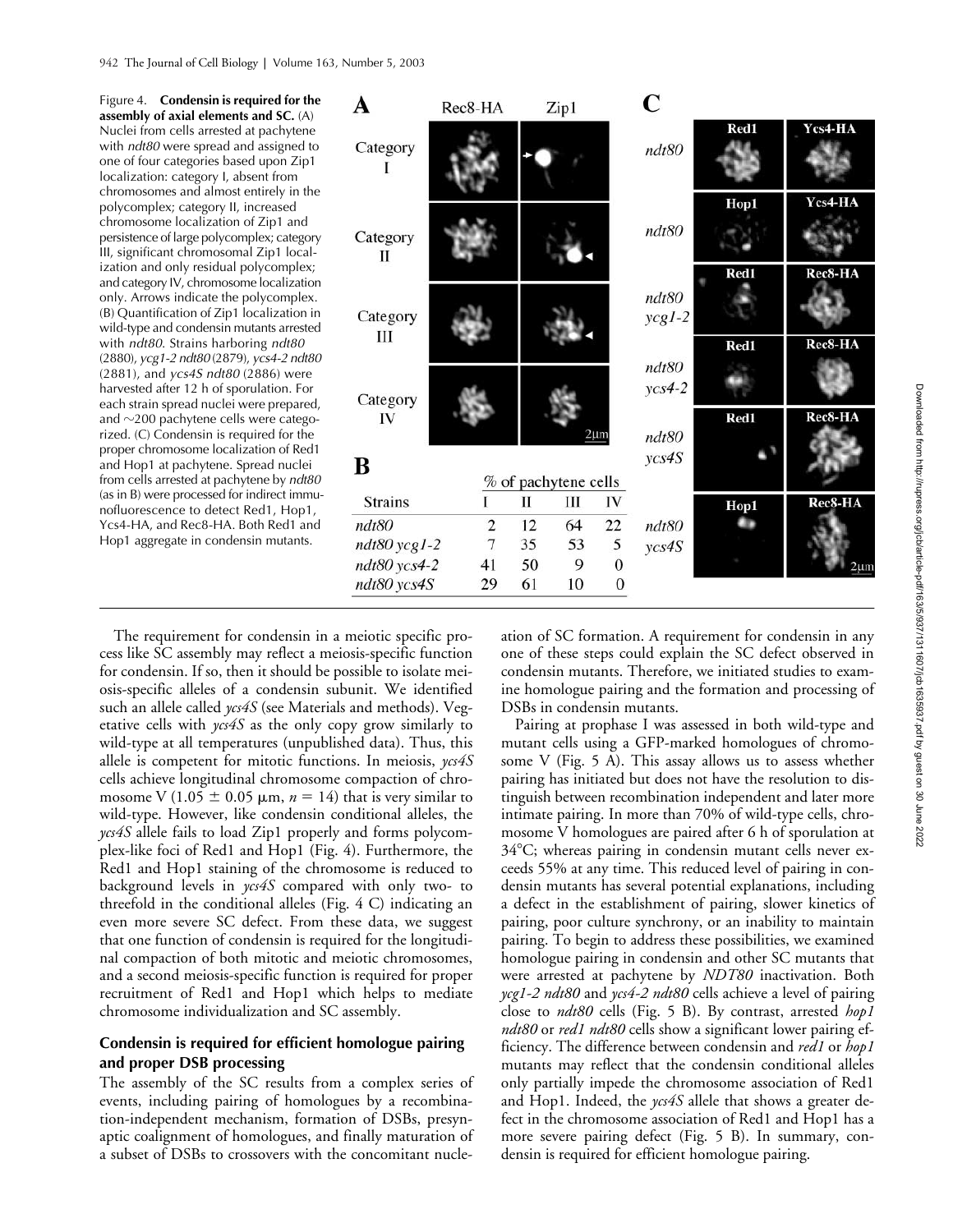

Figure 5. **Condensin in homologue pairing.** All strains shown were constructed with both homologues of chromosome V marked with GFP (Fig. 3). Spread nuclei were prepared and Rec8-HA and GFP were detected by indirect immunofluorescence. (A) Micrographs of spread nuclei at prophase I show examples with a single GFP spot (paired homologues), two GFP spots (unpaired homologues), and four spots (unpaired homologues and precociously separated sister chromatids). (B) Quantification of chromosome V pairing in cells arrested at pachytene by inactivation of *NDT80*. Strains harboring *ndt80* (2880*)*, *ycg1-2 ndt80* (2879)*,* and *ycs4-2 ndt80* (2881) were harvested after 12 h of sporulation at 34°C.

To assess the role of condensin in the formation DSBs, wild-type and condensin mutant cells were induced to sporulate and assayed for the presence of DSB at the recombination hotspot at the *YCR047c*/*YCR048w* locus (Fig. 6 A). Similar levels of DSBs are observed in wild-type (1.3%), *ycs4-2* (1.1%), and *ycs4S* (0.7%). Although the appearance of DSBs is delayed  ${\sim}2$  h in condensin mutants, this delay likely reflects slow progression to prophase (unpublished data). Furthermore, we monitored Rad51 foci as marker of DSB formation (Bishop, 1994). Consistent with previous reports, we observe  ${\sim}30$  Rad51 foci in wild-type cells at prophase I (Fig. 6 B). A similar number of Rad51 foci are observed at prophase I in the *ycs4S* mutant (Fig. 6 B). These observations suggest that condensin is not essential for DSB production although the number or rate of formation of DSBs may be modestly affected.

Furthermore, in condensin mutants DSBs appear to be processed as evidenced by the disappearance of Rad51 foci (Fig. 6 B) and the band corresponding to the DSB at the *YCR047c*/*YCR048w* locus (Fig. 6 A). Processing of DSBs occurs almost exclusively through a *DMC1*-dependent pathway, the major pathway for promoting recombination between homologues in meiosis (Roeder, 1997). Inactivation of *DMC1* leads to the persistence of DSBs, and the activation of the meiotic recombination checkpoint which causes more than 98% of cells to arrest in prophase I (Fig. 6 C; Bishop et al., 1992). Similar phenotypes should be observed in a condensin *dmc1* double mutant if DSBs in condensin mutants are processed solely by a *DMC1*-



Figure 6. **Analysis of condensin's role in meiotic DSB formation.** (A) Genomic DNA was isolated from wild-type (2864), *ycs4-2* (2975), and *ycs4S* (2922) strains at indicated time points, and processed to detect DSB at the *YCR047c*/*YCR048w* hot spot by Southern blot. The asterisks indicate the major DSB bands. (B) Spread nuclei from meiotic cultures of wild-type (2864) and *ycs4S* (2922) strains were processed for indirect immunofluorescence to detect chromosomal localization of Rad51. (C) As in A, genomic DNA was isolated from wild-type (2864), *dmc1* (2924), and *ycs4S dmc1* (2921) strains and processed to detect DSB at the *YCR047c*/*YCR048w* hot spot. Note that in *dmc1* DSBs accumulate.

dependent pathway. However, the DSB at the *YCR047c*/ *YCR048w* locus does not persist but rather disappears like the *ycs4S* single mutant (Fig. 6 C). Furthermore, 66% of *ycs4S dmc1* cells fail to arrest and go on to sporulate. These data suggest that DSBs can be processed by a *DMC1*-independent mechanism in condensin mutants. Inactivation of the alternative processing in *dmc1 ycs4S* mutants should restore prophase arrest and/or prevent DSB processing. Interestingly, a *dmc1 ycs4S rad54* triple mutant does undergo efficient prophase arrest ( $\sim$ 90%) but does not accumulate DSBs (unpublished data), indicating that another mecha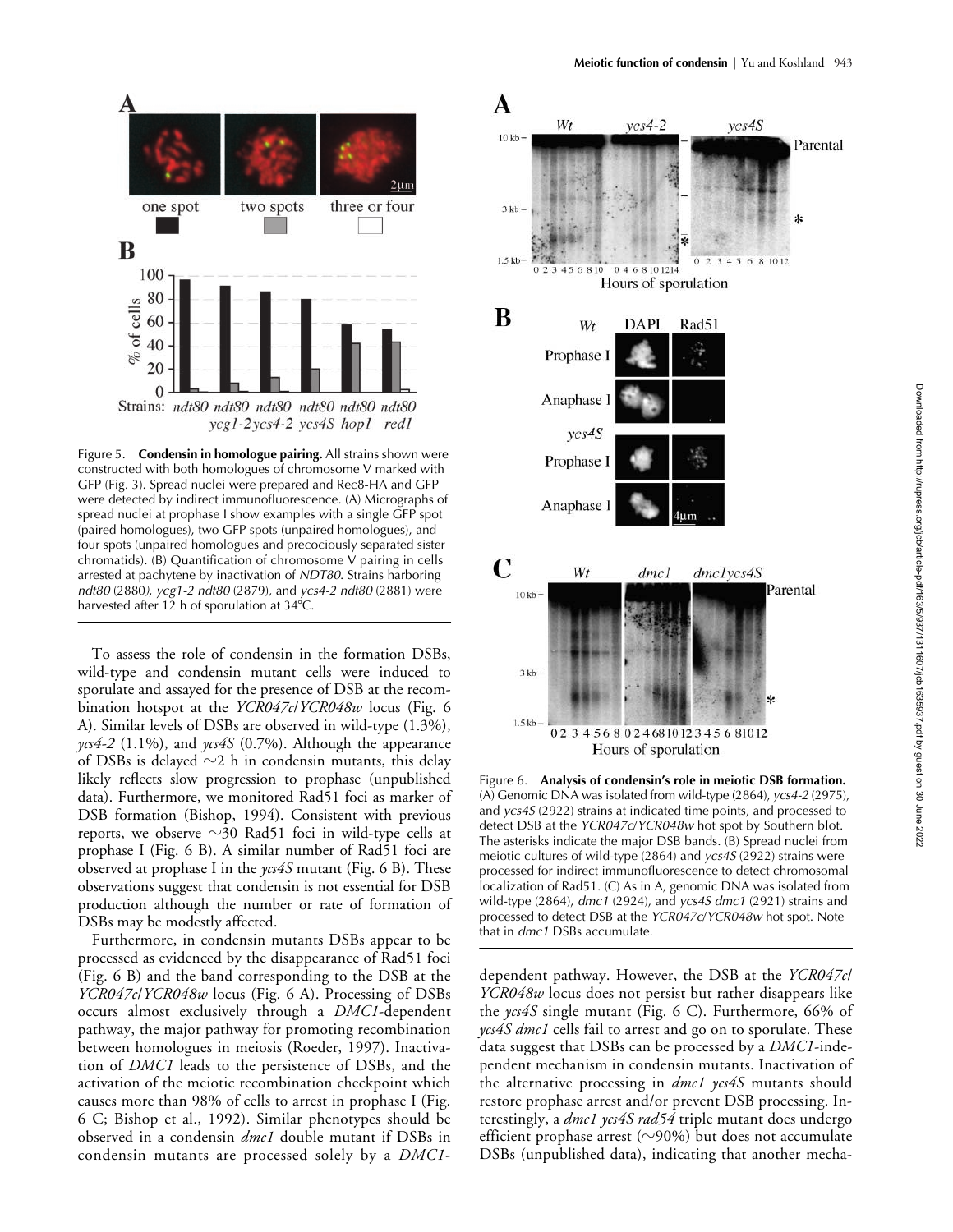Figure 7. **Condensin is required to resolve recombination-dependent chromosome linkages.** (A) Chromosome bridging at anaphase I–telophase I and anaphase II–telophase II was detected by DAPI staining of spread nuclei (Materials and methods). (B) Quantification of chromosome bridging. Meiotic cultures of the listed strains were generated and assayed for chromosome bridging (as in A). In each strain at least 50 anaphase– telophase nuclei were scored for both meiosis I and II. (C) Illustration of potential centromere and telomere positions for chromosome V in bridged anaphase I cells. Four possible scenarios are shown. (D) Telomeres, but not centromeres, fail to resolve efficiently in condensin mutant *ycg1-2*. Nuclei were spread from *ycg1-2* strains (2866 and 2888), containing centromere-proximal tetO (35 kb away from the centromere V; image not depicted) or telomere-proximal tetO (395 kb away form the centromere V). The arrows depict the bridging area. The position of GFP-marked centromere and telomere was assayed in nuclei with anaphase I chromosome bridges (graph).



nism besides *RAD54* also contributes to *DMC1*-independent DSB processing.

## **Condensin is required for meiosis I and II segregation and the resolution of recombination-dependent linkage between homologues**

Our analyses of condensin had revealed meiotic functions that were likely to be critical for meiotic chromosome segregation. Therefore, we examined meiotic chromosome segregation in condensin mutants. At 34C, less than 50% *ycg1-2* and 30% *ycs4-2* cells initiate meiotic I segregation. Furthermore, in these mutants, lagging chromosomes form a bridge between segregating chromosome masses during anaphase I and II. Eventually, condensin mutants, whether or not they attempt anaphase, form multiple DAPI-stained bodies and die (unpublished data). Cell death and nuclear fragmentation are observed in *ycg1-2* and *ycs4-2* but not *ycs4S*, red1, or hop1 mutants. The first two mutants are uniquely defective in axial compaction, suggesting that this defect is responsible for cell death and nuclear fragmentation.

Chromosome bridging in meiosis I is observed in the meiotic-specific *ycs4S* allele as well as in the condensin conditional mutants (Fig. 7 B), suggesting that this phenotype is a consequence of condensin's role in a meiotic process like meiotic recombination. To test this possibility, we examined

bridging when the initiation of recombination was blocked by the elimination of *SPO11* (Fig. 7 B). Indeed, anaphase chromosome bridging in *ycs4-2 spo11* and *ycs4S spo11* cells is reduced to levels similar to that of wild-type and *spo11* cells (Fig. 7 B). The elimination of bridging by *spo11* could result from a failure to form DSBs or to undergo recombinationindependent homologue pairing (Weiner and Kleckner, 1994; Cha et al., 2000). To distinguish between these possibilities, we introduced the *spo11-Y135F* allele into condensin mutants (Fig. 7 B). This allele blocks only DSB formation but not recombination-independent homologue pairing (Cha et al., 2000). The *spo11-Y135F* allele is as competent as *spo11* in reducing anaphase chromosome bridging in condensin mutants (Fig. 7 B). These observations suggest that the chromosome bridging in condensin mutants is the consequence of DSB induced recombination.

A defect in recombination could cause chromosome bridging by several mechanisms including chromosome decondensation, lagging centromere movement to the poles, or failure to resolve recombination intermediates. To test these possibilities, we examined the position of the centromeres and telomeres of both chromosome V homologues in anaphase I nuclei that exhibit chromosome bridging (Fig. 7, C and D). In 96% of these cells centromeres are proximal to the spindle poles and outside of chromosome bridging area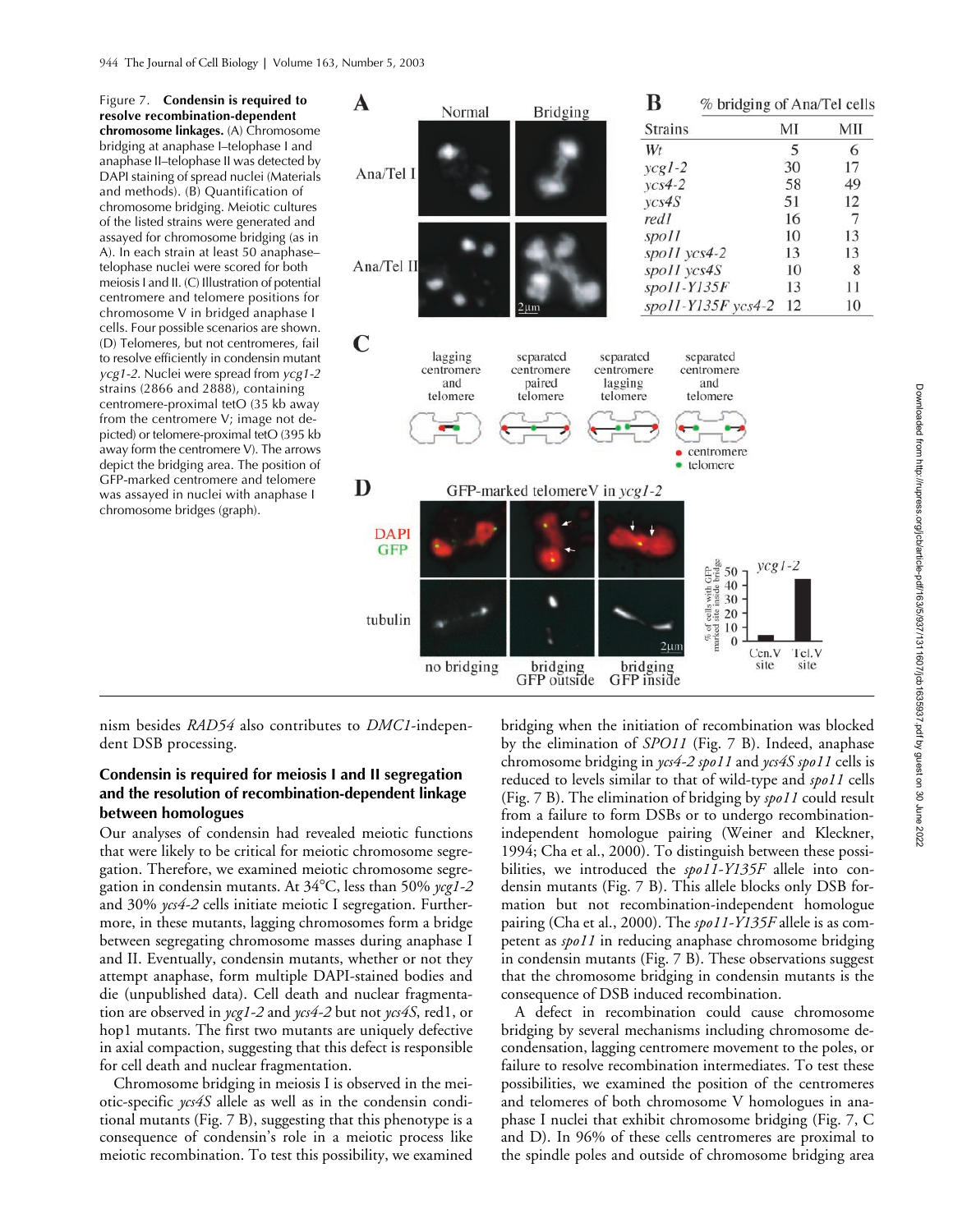(Fig. 7 D), at a position expected for proper anaphase movement. In contrast, telomeres are frequently found in the bridging region (Fig. 7 D). Furthermore, 70% of cells with telomere trapped in the bridge show a single GFP-spot, indicating that links between homologues persists. This fact coupled with the *spo11* results suggest that condensin is required to resolve recombination-dependent linkages between homologues. A significantly lower frequency of chromosome bridging is observed in *red1* mutants (Fig. 7 B), and telomeres of chromosome V are not paired in the bridging region. These differences in quantity and quality of chromosome bridging suggests that the role of condensin in resolving homologue linkages is a distinct function from its role in Red1 and Hop1 loading. Finally, reciprocal crossovers are recovered among the viable spores of *ycs4S* suggesting that some recombination-dependent linkages between homologues can be resolved independently of condensin.

## **Discussion**

## **Condensin function in meiotic chromosome compaction of budding yeast: shared and distinct features from mitotic compaction**

In condensin mutants of budding yeast, the length of meiotic chromosomes is increased  $\sim$ 50% and gross chromosome missegregation ensues (this paper). Condensin mutants cause similar changes in the length and segregation of mitotic chromosomes of budding yeast (Strunnikov et al., 1995; Lavoie et al., 2002). These phenotypic similarities strongly suggest that at least one activity of condensin is shared between mitosis and meiosis and this activity plays a common role in chromosome organization.

However, our experiments of condensin function in meiotic compaction revealed two features not observed from previous mitotic experiments of budding yeast. First, a highly organized albeit longer chromosome axis persists in meiotic cells severely compromised for condensin function, suggesting the existence of a condensin-independent pathway for axis formation. Second, we show that the individualization of meiotic chromosomes depends on the collaboration of condensin and meiosis-specific auxiliary proteins, such as Red1 and Hop1. Interestingly, meiotic chromosomes in budding yeast are better individualized and more compacted than their mitotic counterparts. In fact, compared with their mitotic counterparts, meiotic chromosomes in budding yeast are much more reminiscent of the meiotic and mitotic chromosomes in higher eukaryotes. One intriguing possibility is that alternative pathways for axis formation and auxiliary proteins for individualization are active in meiotic but not mitotic divisions of budding yeast, whereas they are active in both cell divisions of most other eukaryotic organisms. Recently several analyses have suggested the existence of condensin-independent pathways for mitotic condensation in these organisms (Bhat et al., 1996; Steffensen et al., 2001; Hagstrom et al., 2002; Kaitna et al., 2002). Thus, the study of condensin-independent axis formation and chromosome individualization during meiosis of budding yeast may prove a very powerful model for chromosome organization in both mitosis and meiosis of other organisms.

## **Meiotic functions of condensin in the structure and function of SC and resolution of recombination dependent chromosome linkages**

Here, we show that condensin has a meiotic specific function that is essential for the proper assembly of the SC including axial–lateral (Red1 and Hop1) and central (Zip1) elements. It also promotes processing of DSBs by the *DMC1* pathway by inhibiting alternative processing. These observations are consistent with previous analyses of SC assembly and function. Red1 and Hop1 are required for Zip1 chromosome localization and are also required to repress *RAD54*-dependent processing of DSBs (Smith and Roeder, 1997; Bishop et al., 1999).

Condensin could function in SC assembly at one of several steps given the complex prerequisites for SC assembly, including chromosome pairing, DSB formation and maturation, or loading of SC components. Condensin mutants do have detectable defects in pairing, DSB formation, and processing and these could account for the defect in SC assembly. However, these defects are relatively mild, and other mutants with similar mild defects can form SC.

We prefer an alternative structural model in which condensin organizes chromosome structure setting up a platform for the recruitment of SC components or assembly factors. In support of this model, the proper localization of these same SC components also requires cohesin (Klein et al., 1999), which has been shown to act coordinately with condensin to organize mitotic chromosomes in budding yeast (Guacci et al., 1997; Hartman et al., 2000; Lavoie et al., 2002). Indeed, precedent exists for the assembly of specialized chromosome structures using housekeeping chromosomal proteins as a platform. For example, the origin recognition complex not only directs the initiation of DNA replication but also serves to bind and therefore recruit factors necessary to build silent chromatin (Bell, 2002). To test whether condensin has an analogous recruitment function in SC assembly, we will need to gain a better understanding of the molecular basis for condensin dependence for the chromosomal localization of Red1 and Hop1.

A second meiosis-specific function of condensin in budding yeast is the resolution of *SPO11*-induced linkage between homologues (this paper). This resolution function of condensin is likely to be conserved in other eukaryotes because chromosome bridges in anaphase I have recently been observed in condensin mutants of *Arabidopsis thaliana* (Siddiqui et al., 2003). A role for condensin in meiotic recombination is also consistent with several previous observations in mitotic cells. Condensin is required for DNA damage repair in interphase in *Schizosaccharomyces pombe* (Aono et al., 2002) and can change the topology of DNA (Kimura and Hirano, 1997). This activity could be used for resolution of recombination intermediates. Alternatively, condensin could function in the resolution of protein-based homologue linkage, for example promoting the disassembly of chiasmata.

## **Novel functions for condensin in meiosis I, are they confined to meiotic cells?**

Condensin regulates meiotic recombination by promoting the assembly of the SC and repressing alternative pathways for DSB processing. By analogy, during mitosis condensin could recruit chromosomal components to suppress sister chromatid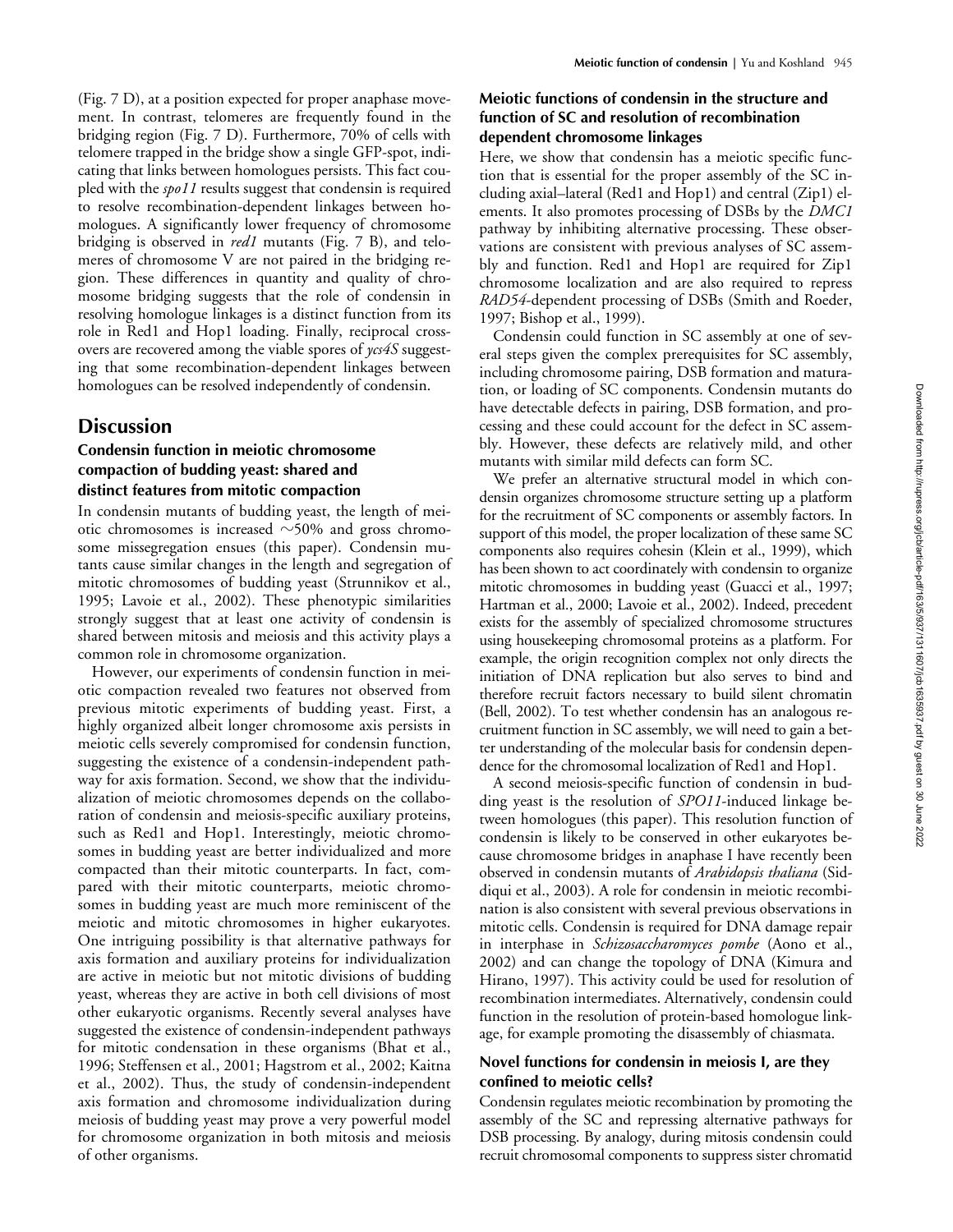exchange. In this way, sister chromatid exchange would be available to repair damage before M-phase but rendered inactive during M-phase to ensure that sister chromatid separation is not impeded in anaphase. Indeed, we have found that the *ycs4-2* mutant stimulates sister chromatid exchange 50–100 fold in the tandem repeats of the rDNA (unpublished data). Therefore, condensin may well play a role in the repression of certain types of recombination in mitotic cells.

In addition, it will be interesting to reevaluate the mitotic function of condensin in light of its meiotic role in resolving recombination-dependent linkages between homologues. Bridging between sister chromatids in mitotic anaphase is the most shared phenotype of condensin inactivation in all organisms. It has been suggested that these sister chromatid bridges may be caused by catenation during DNA replication which are subsequently resolved by the compaction activity of condensin (Bhat et al., 1996; Koshland and Strunnikov, 1996; Steffensen et al., 2001). However, our results suggest that in meiosis I, linkages between homologues are generated by a recombination-dependent pathway. Thus, our experiments in meiosis raise the possibility that at least some mitotic linkages between sister chromatids may arise through recombination. It will be important to reassess the cause of mitotic linkages between sister chromatids and the function of condensin responsible for their resolution. Such a study may reveal a novel but universally conserved function of condensin in all mitotic cells.

# **Materials and methods**

#### **Yeast strains**

Yeast strains used in this paper are congenic to SK1 (Table SI, available at http://www.jcb.org/cgi/content/full/jcb200308027/DC1). Condensin mutant alleles, *smc2-8* (Freeman et al., 2000), *ycg1-2,* and *ycs4-2* (Lavoie et al., 2002), were backcrossed to SK1 (strains RKY1145 and S2683) for more than eight times. SK1 strains with the following alleles: *ndt80::KanMX4*, *hop1::LEU2*, *red1::LEU2*, *dmc1::KanMX4,* and *spo11-Y135F* were constructed either previously (de los Santos and Hollingsworth, 1999; Cha et al., 2000) or by PCR-based gene knockout (Schneider et al., 1995). For epitope tagging of condensin subunits Ycs4 and Smc2, 3XHA and 8XMyc were incorporated in-frame at the COOH termini of the *YCS4* and *SMC2* genes, respectively, by PCR-based tagging strategy (Schneider et al., 1995). The Rec8–3HA strain was obtained from F. Klein (University of Vienna, Vienna, Austria; Klein et al., 1999). The *ycs4S* allele was generated by the addition of extra sequence at its COOH terminus, which includes 12Xmyc and linkers. Marking of chromosome V with GFP at the centromere-proximal locus and telomere-proximal locus was performed as described previously (Michaelis et al., 1997). Diploids homozygous for different combination of these markers and epitope tags (Table SI) were constructed by standard methods (Guthrie and Fink, 1991).

#### **Culture methods**

To induce synchronous sporulation, we adopted a method reported previously (Cha et al., 2000). In brief, a single colony was inoculated in 5 ml YEPD overnight at 30°C. This culture was diluted in YEPA medium at desired volume to reach OD ( $\lambda = 600$ ) of 0.1–0.2. When the YEPA culture reached OD of 1.2–1.4 ( $\sim$ 12 h of incubation with vigorous shaking at 30°C), cells were harvested by centrifugation. Yeast cells were washed once in prewarmed water, and resuspended in 2% potassium acetate to induce sporulation at 30C. For conditional mutants (*ycg1-2*, *ycs4-2*, and smc2-8) and their wild-type controls, vegetative growth was at 23°C (permissive). Cultures were grown in sporulation media at 23°C for 1.5 h and shifted to 34°C (nonpermissive temperature) to inactivate condensin. Time 0 of sporulation is defined as the point when yeast cultures were switched to sporulation medium. Sporulation efficiency (sporulated cells/total cells) was evaluated by phase-contrast microscopy after 24 h of sporulation. At least 500 total cells were counted for each strain. To monitor nuclear division during sporulation, aliquots of cells were withdrawn at indicated time

intervals and fixed with 4% formaldehyde for 1 h at RT. Fixed cells were stained by DAPI and visualized under a fluorescence microscope.

#### **Spread nuclei and immunofluorescence microscopy**

Chromosome surface-spread was modified from a previous method (Dresser and Giroux, 1988; Engebrecht and Roeder, 1990). Cells at desired stages were harvested by centrifugation, and spheroplasted at 30°C with 10  $\mu$ g/ml oxyliticase for  $\sim$ 20 min. For conditional mutants and their wildtype controls, cells were spheroplasted at 34°C for  $\sim$ 15 min. Nuclei spreads were fixed by 4% PFA with 0.25% Triton X-100 in PHEM buffer  $(60 \text{ mM Pipes}, 25 \text{ mM Hepes}, \text{ pH } 6.95, 10 \text{ mM EGTA}, \text{ and } 4 \text{ mM MgCl}_2).$ Triton X-100 was omitted in nuclei spreads for detecting chromosome bridging. In the presence of detergent, nuclei/chromosomes spread greatly, potentially obscuring bridges. Indirect immunofluorescence of spread nuclei was performed as described previously (Sym et al., 1993). Primary antibodies used in this work—rabbit anti-Zip1, anti-Red1 (obtained from S. Roeder, Yale University, New Haven, CT), anti-Hop1 (obtained from N. Hollingsworth, SUNY Stony Brook, Stony Brook, NY), and anti-Rad51 (obtained from D. Bishop, University of Chicago, Chicago, IL)—were used at 1:100–200 dilution. Monoclonal anti-HA (12CA5; Roche) and anti-Myc (9E10; Roche) were used at 1–2 μg/ml. A polyclonal GFP antibody (CLONTECH Laboratories) was used as a primary antibody at 1:1,000 dilution to localize the GFP spots. An FITC-conjugated goat anti–rabbit antibody (Jackson ImmunoResearch Laboratories) and a rhodamine-conjugated goat anti–mouse antibody (Jackson ImmunoResearch Laboratories) were used as secondary antibodies at 1:200 dilution. Chromosomal DNA was counter-stained by DAPI. All images were acquired with an Axioplan 2 microscope (100 $\times$  objectives, NA = 1.30; Carl Zeiss MicroImaging, Inc.) equipped with a cooled CCD camera. Images were processed with IP-Lab (Scanalytics) for contrast adjustment and pseudo-coloring.

#### **Determining chromosome V length**

Spread nuclei were prepared from strains with GFP marked chromosome V and Rec8-HA and processed for indirect immunofluorescence. The axial length of chromosome V was determined by tracking the Rec8-stained chromosome axis with the analyze tool supplied by IP-Lab. Chromosome V length was measured in spread nuclei only when its ends were clearly separated from the other chromosomes.

#### **Chromosome bridging**

Spread nuclei were prepared from meiotic cultures. Anaphase–telophase cells were identified by separated chromosome masses and tubulin staining (Lavoie et al., 2002), which revealed long or partially disassembled spindles. In spreads of anaphase–telophase nuclei, bridging is defined as a thick DAPI-stained band connecting the separating chromosome masses (Fig. 7). Occasionally, there was a very thin DAPI-stained thread connecting separated chromosomes (including in wild type), these cells were categorized as normal.

#### **Immunoprecipitation and Western blots**

Synchronous meiotic cultures were prepared as described in Culture methods. Protein extracts from these cultures and immunoprecipitation were performed as described previously (Freeman et al., 2000). Anti-HA (12CA5) or anti-Myc (9E10) antibodies were used at 10  $\mu$ g/ml final concentration. Standard procedures for SDS-PAGE and blotting were followed (Sambrook et al., 1989). Primary anti-HA (12CA5) and anti-Myc (9E10) antibodies were used at  $1-5$   $\mu$ g/ml. Binding of primary antibody to the blot was detected using an ECL kit (PerkinElmer). To determine sample loading, we used a rabbit anti yeast  $\beta$ -tubulin antibody (1:2,000 dilution) to detect the  $\beta$ -tubulin level on the same blot.

#### **Physical analysis of DSBs**

20 ml of synchronous meiotic culture was harvested at specified times after induction of sporulation. Genomic DNA was isolated as described by Woltering et al. (2000). Genomic DNA was digested with AseI at 37°C overnight before loaded onto a 1.0% agarose gel. Southern analysis was used to detect DSB fragments at the *YCR047c*/*YCR048w* locus (Smith et al., 2001).

#### **Online supplemental material**

Yeast strains used in this study are listed in Table S1. Online supplemental material is available at http://www.jcb.org/cgi/content/full/ jcb.200308027/DC1.

We are grateful to Nancy Hollingsworth, Shirleen Roeder, Doug Bishop, Franz Klein, Kim Nasmyth (Research Institute of Molecular Pathology, Vi